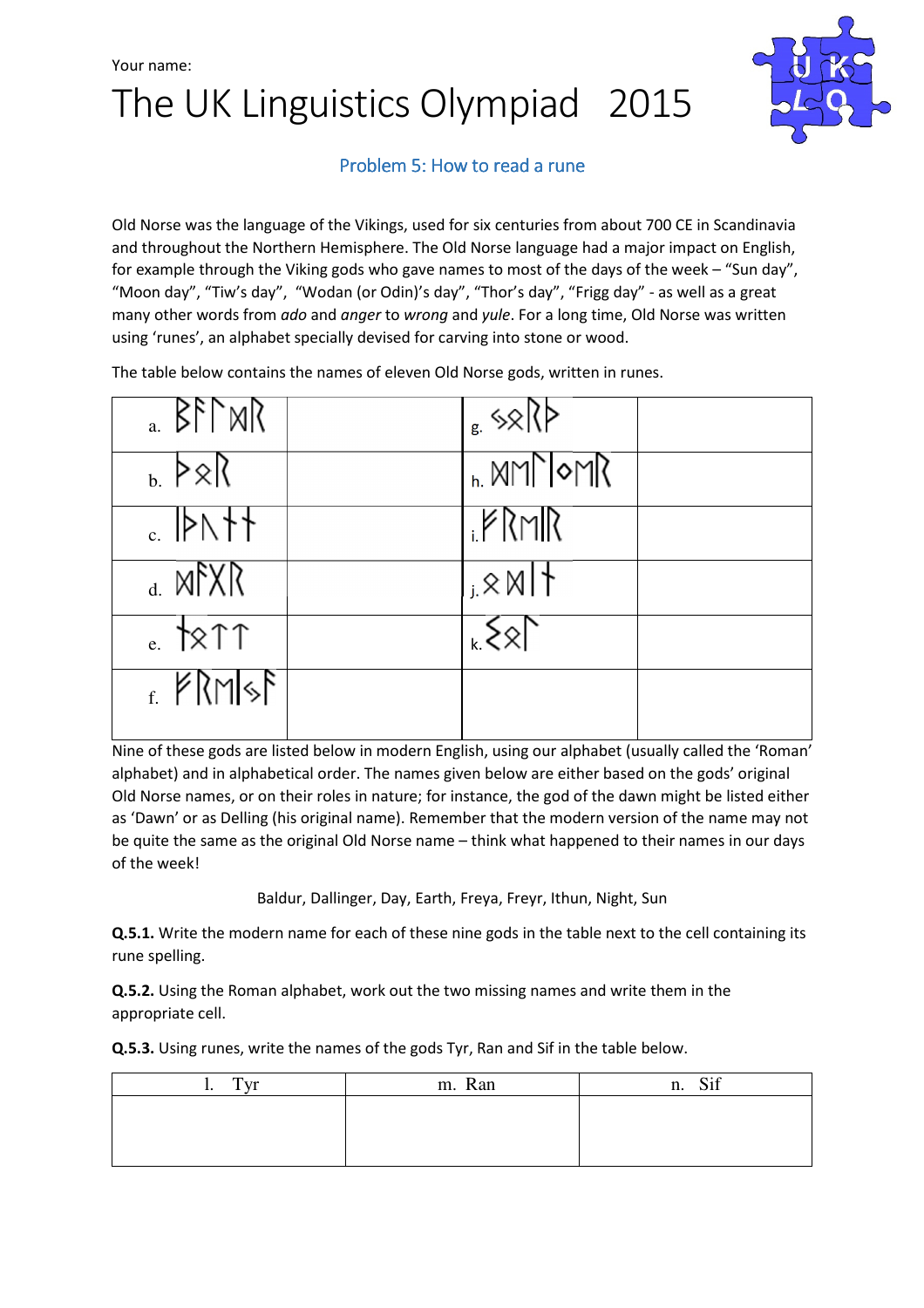



Problem 5: How to read a rune – solution (19 points)

#### Scoring:

- **Q.5.1.** 1 point for each answer except b and j (max 9)
- **Q.5.2.** 2 points for each of b and j; 1 for a partially right answer (max 4)
- **Q.5.3.** 2 points for each correct word; 1 for **one wrong letter** (max 6)

| $_{a}$ BFT MR                                                                                                                                                                                                                  | <b>Baldur</b> |                   | Earth            |
|--------------------------------------------------------------------------------------------------------------------------------------------------------------------------------------------------------------------------------|---------------|-------------------|------------------|
| $, \, \ge \ $                                                                                                                                                                                                                  | <b>Thor</b>   | , MMे ०MR         | <b>Dallinger</b> |
| $\mathsf{H}$                                                                                                                                                                                                                   | <b>Ithun</b>  | PRMR              | Freyr            |
| $d. M^2XR$                                                                                                                                                                                                                     | Day           | $,8$ M $\uparrow$ | <b>Odin</b>      |
| $_{e}$ \\times\text{ n \times\text{ n \times\text{ n \times\text{ n \times\text{ n \times\text{ n \times\text{ n \times\text{ n \times\text{ n \times\text{ n \times\text{ n \times\text{ n \times\text{ n \times\text{ n \tim | <b>Night</b>  | $\{8\}$           | Sun              |
| $f_{\rm f}$ $\approx$ RMsF                                                                                                                                                                                                     | Freya         |                   |                  |

| Tvr<br>О. | p. Ran | $\sim$ $\sim$ |
|-----------|--------|---------------|
|           |        |               |
|           |        | <b>NB</b>     |
|           |        |               |
|           |        |               |

### **Commentary**

There are many ways into this problem. Here is one which is quite straightforward.

- Let's call the names a-k 'rune-names' and the ones written in our Roman alphabet 'Roman-names'. How to match rune-names with Roman-names? We can look for two kinds of clue:
	- o We know that the runes are an 'alphabet', so let's assume that each rune corresponds to one sound; and we know that roughly how many sounds each Roman-names has, so we can match the rune-names and Roman-names simply by counting the runes in the rune-names and the sounds in the Roman-names. But that means that we need to think of the Roman-names in terms of their sounds rather than in terms of their letters; for instance, *Night* has five letters but only three sounds.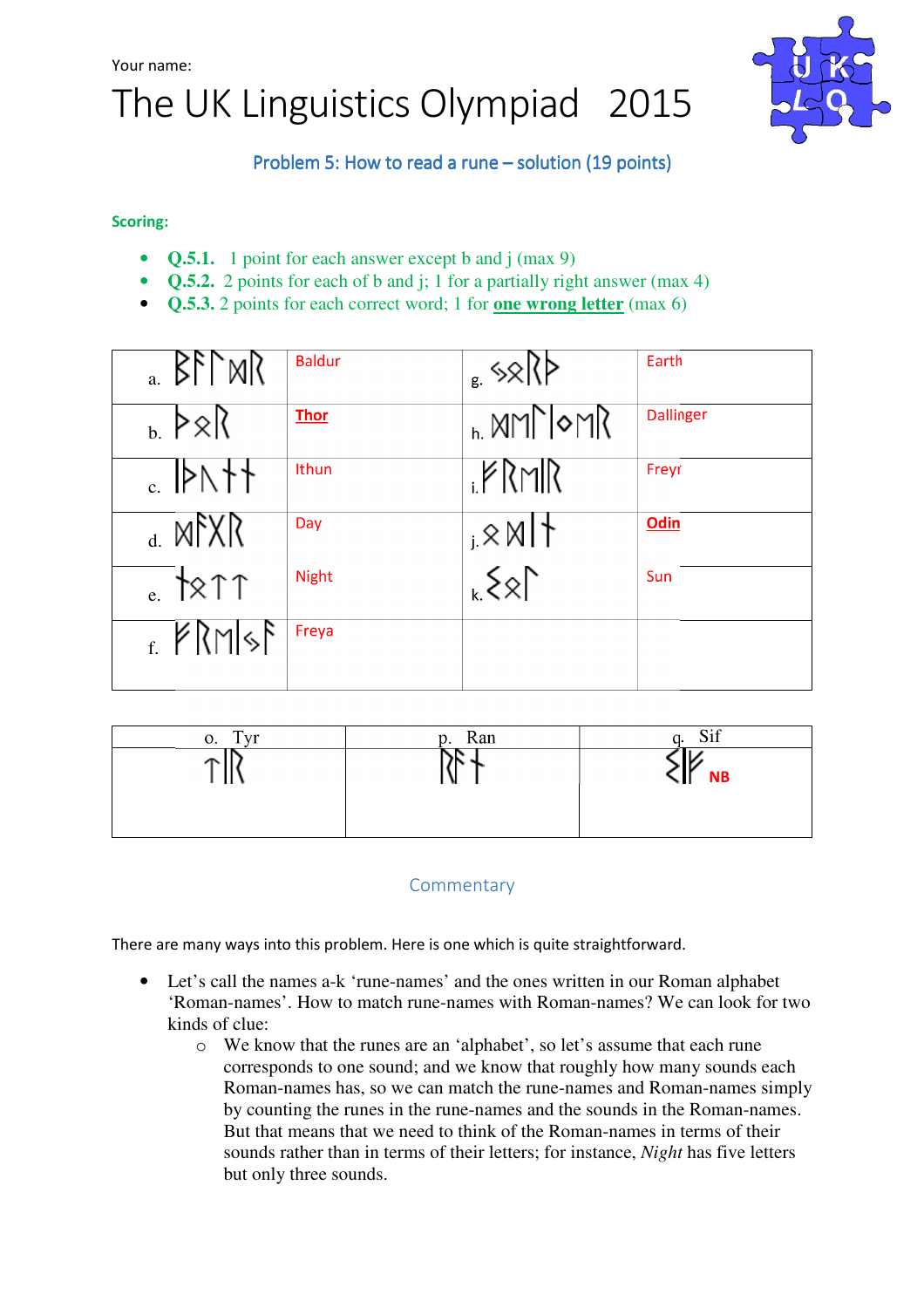# The UK Linguistics Olympiad 2015



- o If we know something about the history of alphabets we know that most alphabets have evolved out of earlier ones, so we may guess that runes and the Roman alphabet actually developed out of the same common ancestor. That being so, we can look for clues in the shapes of the runes. Two stand out immediately: one looking like a capital R, and the other like a capital B. The link may turn out to be spurious, but it's worth pursuing.
- Following the length clue first, the longest rune-name is (h), with seven runes, and the longest Roman-name is *Dallinger*, with just six sounds for most speakers in the UK: /daliŋə/. But we also know that some people always pronounce an /r/ at the end (and that everyone inserts /r/ before a vowel, as in *Dallinger is dead*). So maybe we can recognise seven sounds in the Roman-word: /daliŋər/. Of course, some speakers may feel that the *ng* spells two separate sounds: /ng/; such speakers will have to think round this, and will certainly be helped by knowing that most speakers have just a single 'velar nasal' /ŋ/ for *ng*. Suppose, then, that *Dallinger* does indeed have seven sounds, it seems safe to assume that it matches rune-name (h):  $(h)$  = Dallinger - an important breakthrough because this gives us all the other letters in this name.
- Following the letter-shape clue, we notice that the last rune in (h) is the one that looks like R, so if (h) really does match *Dallinger*, this corresponds seems to be for real: the  $R$  rune  $=$  r. It's always comforting to find a first guess confirmed by independent evidence. This match also gives us some crucial general information: we read runes from left to right, just like our Roman alphabet. You can't take this for granted in writing systems.
- But there's a problem with *Dallinger*. In our pronunciation, the first and third vowels are different in both pronunciation and spelling, but in the norse-name they seem to have the same rune, which looks a bit like an upside-down  $W - or$  (if you squint a bit), a sideways E. So maybe the sounds for the runic equivalent of *Dallinger* are actually something like *Dellinger*, with an 'e' sound rather than an 'a' in the first syllable. Rather tentatively, then, let's guess that the M rune  $= e$ .
- Assuming that the R rune  $=$  r, where else do we find it? The rune is at the end of five other rune-names, but *r* is only at the end of two other Roman-names: *Baldur* and *Freyr*. The missing names are a puzzle at the moment, but let's try and find *Baldur* and *Freya*. The latter is easy to find in rune-name (i), which ticks all the boxes: it contains the R rune not only at the end but also in the second place, and it also contains the M rune for e, which confirms that guess; so  $(i)$  = Freyr. This name in turn produces two more runes with helpful shapes:
	- $\circ$  the first one, looking like F and sounding /f/. So the F rune = f.
	- o the fourth one, looking like a capital I and corresponding here to the *y* of *Freyr*; but it also corresponds to *i* in *Dallinger*, so let's assume that the I rune  $=$  i.
- We now have enough clues to finish off most of the first question. But there are several twists where inspired guessing helps, given that the aim is simply to find the most plausible pairing of rune-names and Roman-names:
	- o The rune-name for *Baldur* has no vowel sign between *d* and *r*, so maybe the R rune on its own can indicate a short syllable of some kind.
	- o Conversely, the rune-name for *Ithun* has a double letter at the end, which is presumably *nn*. We notice that another rune-name (e) also ends in a double letter, so maybe this is a regular feature.